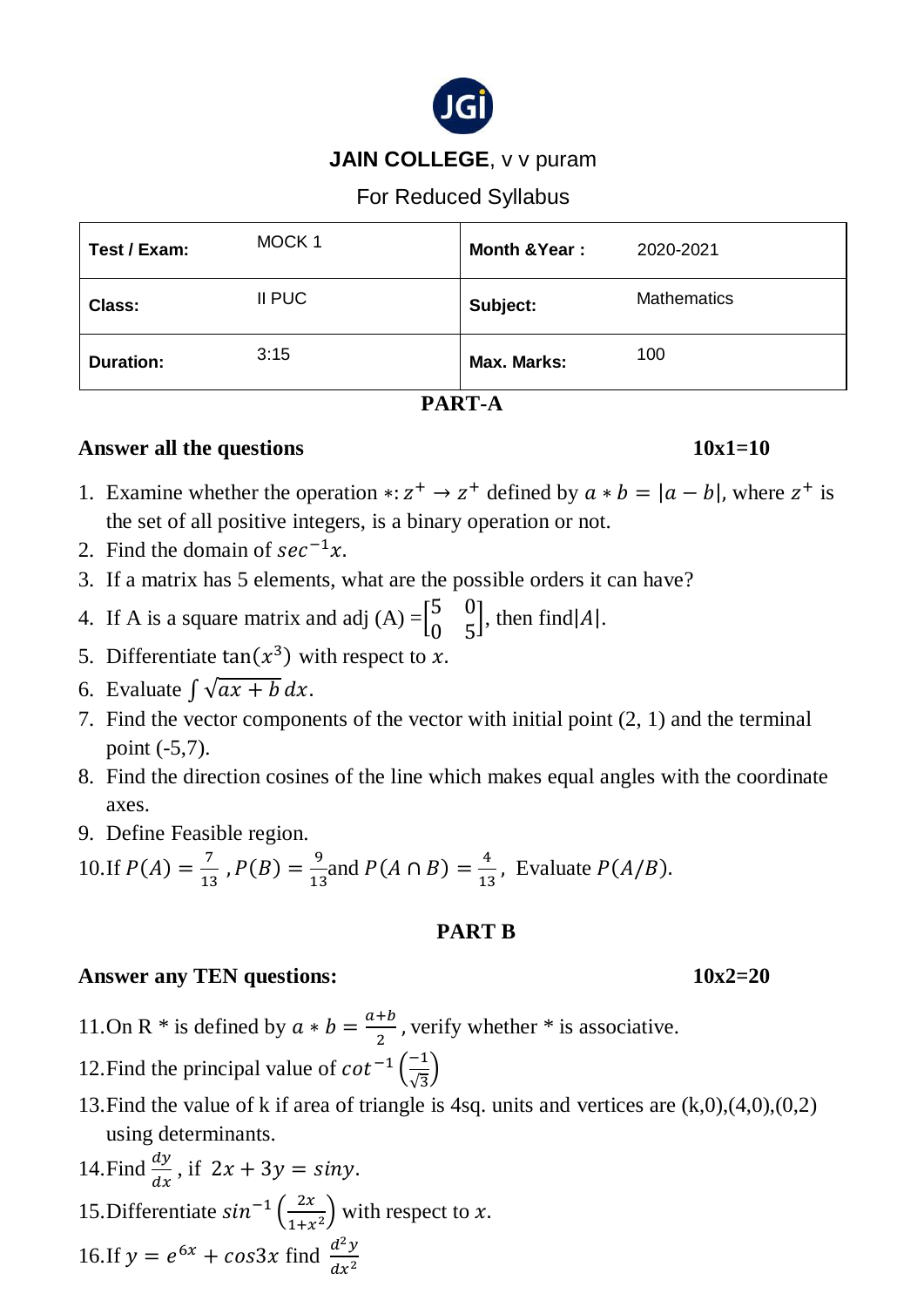#### Page **2** of **4**

17.Find the intervals in which the function is strictly increasing or decreasing

$$
x^2+2x-5
$$

- 18.Evaluate  $\int x \sec^2 x \, dx$
- 19.Evaluate  $\int_2^3 \frac{dx}{x^2}$  $x^2-1$ 3 2
- 20. Find the order and degree of differential equation  $y''' + 2y'' + y' = 0$ .
- 21. Find a vector in the direction of vector  $\vec{a} = \hat{i} 2\hat{j}$  that has magnitude 7 units.
- 22.Find the area of the parallelogram whose adjacent sides are determined by the vectors  $\vec{a} = \hat{i} - \hat{j} + 3\hat{k}$  and  $\vec{b} = 2\hat{i} - 7\hat{j} + \hat{k}$ .
- 23.Find the Cartesian equation of the line that passes through the points (3,-2,-5) and  $(3,-2, 6)$ .
- 24.Assume that each child born in a family is equally likely to be a boy or girl. If a family has two children, what is the conditional probability that both are girls, given that a youngest is a girl.

## **PART C**

### **Answer any TEN questions**: **10x3=30**

- 25.Show that the relation R defined in the set A of all triangles as  $R = \{(T_1, T_2): T_1$  is similar to  $T_2\}$ , is equivalence relation.
- 26.If A and B are symmetric matrices of the same order, then show that AB is symmetric if and only if A and B commute that is AB=BA.

27. If 
$$
x = 2at^2
$$
,  $y = at^4$ , then find  $\frac{dy}{dx}$ .

- 28. Differentiate  $(log x)^{cos x}$  with respect to x
- 29. Find the point at which the tangent to the curve  $y = \sqrt{4x 3}$  1 has its slope  $\frac{2}{3}$
- 30.Evaluate  $\int \frac{\sin^3 x + \cos^3 x}{\sin^2 x \cos^2 x}$  $\frac{\sin x + \cos x}{\sin^2 x \cdot \cos^2 x} dx$ 31.Evaluate  $\int \frac{x}{(x-1)(x-1)} dx$  $\frac{x}{(x-1)(x-2)(x-3)}dx$
- 32. $\int_{0}^{\frac{\pi}{4}} \sin^3$  $\int_0^4 \sin^3 2t \cos 2t dt$

33. Find the area of the region bounded by the curve  $y = x^2$  and the line  $y = 2$ . 34. Solve,  $\frac{dy}{dx}$  $\frac{dy}{dx} = e^{x+y}$ .

35.Show that the position vectors of the point P which divides the line joining the

points A and B having position vectors  $\vec{a}$  and  $\vec{b}$  internally in the ratio m:n is  $\frac{m\vec{b}+n\vec{a}}{m+n}$ 

- 36.Show that the points A(-2 $\hat{i}$  + 3 $\hat{j}$  + 5 $\hat{k}$ ),  $B(\hat{i} + 2\hat{j} + 3\hat{k})$  and  $C(7\hat{i} \hat{k})$  are collinear. 37.Find the equation of the plane through the intersection of the planes
- $3x y + 2z 4 = 0, x + y + z 2 = 0$  and the point (2, 2, 1).
- 38.A man is known to speak truth 3 out of 4 times. He throws a die and reports that it is a six. Find the probability that it is actually a six.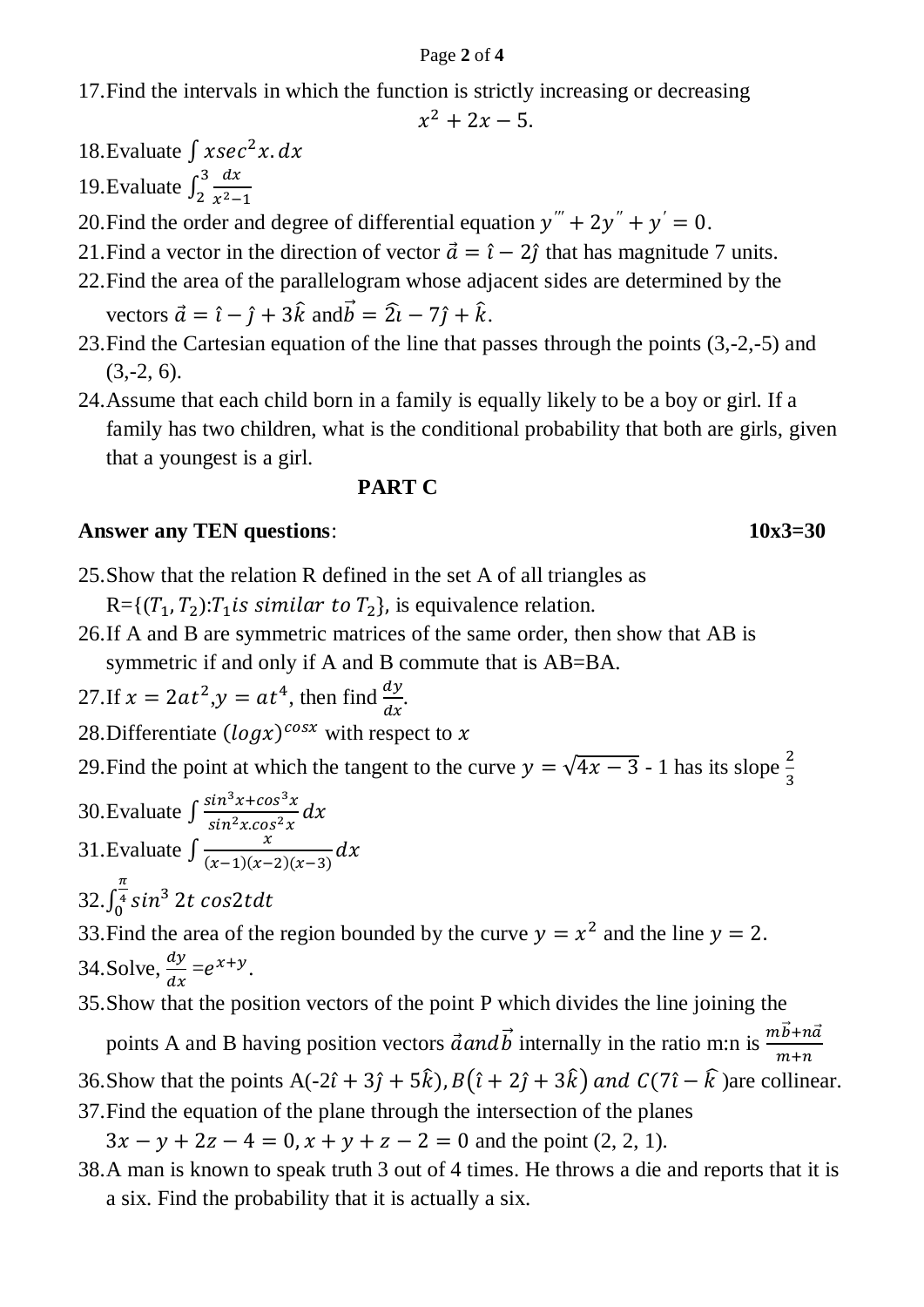#### Page **3** of **4**

## **PART D**

# **Answer any SIX questions**: **6x5=30**

39. Check the injectivity and surjectivity of the function  $f: R \to R$  defined by  $f(x) = 1 + x^2$ . Is it a bijective function?

40. If 
$$
A = \begin{bmatrix} 0 & 6 & 7 \\ -6 & 0 & 8 \\ 7 & -8 & 0 \end{bmatrix}
$$
,  $B = \begin{bmatrix} 0 & 1 & 1 \\ 1 & 0 & 2 \\ 1 & 2 & 0 \end{bmatrix}$ ,  $C = \begin{bmatrix} 2 \\ -2 \\ 3 \end{bmatrix}$  Verify that   
  $(A + B)C = AC + BC$ 

41.Solve the system of linear equations, using matrix method,

$$
x - y + 2z = 7
$$

$$
3x + 4y - 5z = -5
$$

$$
2x - y + 3z = 12
$$

- 42. If  $y = e^{a\cos^{-1}x}$ ,  $-1 \le x \le 1$ , then prove that  $(1 x^2)y_2 xy_1 a^2y = 0$ .
- 43.A ladder 5m long is leaning against a wall. The bottom if the ladder is pulled along the ground, away from the wall, at the rate of 2m/sec. How fast is its height on the wall decreasing when the foot of the ladder is 4m away from the wall?
- 44. Find the integral of  $\frac{1}{x^2-a^2}$  and hence evaluate  $\int \frac{1}{x^2-a^2}$  $\frac{1}{x^2-16} dx$ .
- 45. Find the area bounded by the curve  $x^2 = 4y$  and the line  $x = 4y 2$ .

46. Solve the differential equation  $x \frac{dy}{dx}$  $\frac{dy}{dx} + 2y = x^2 (x \neq 0).$ 

- 47.Derive the equation of the plane passing through three non collinear points both in vector and Cartesian form.
- 48. Probability of solving specific problem independently by A and B are  $\frac{1}{2}$  and  $\frac{1}{3}$ respectively. If both try to solve the problem independently, find the probability that (i)the problem is solved (ii)exactly one of them solves the problem.

### **PART E**

### **Answer any ONE question: 1x10=10**

49.(a) Prove that  $\int_0^a f(x) dx = \int_0^a f(a - x) dx$  $\alpha$  $\int_0^a f(x)dx = \int_0^a f(a-x)dx$  and hence evaluate  $\int_0^{\frac{\pi}{2}} \frac{\sin^4 x}{\sin^4 x + c_0}$  $\frac{\sin x}{\sin^4 x + \cos^4 x} dx.$  $\pi$  $\begin{matrix} 2 \\ 0 \end{matrix}$ (b) Find the values of a and b such that  $f(x) = \{$ 5,  $if x \leq 2$  $ax + b$ , if  $2 < x < 10$ 21,  $if x \ge 10$ 

is a continuous function.